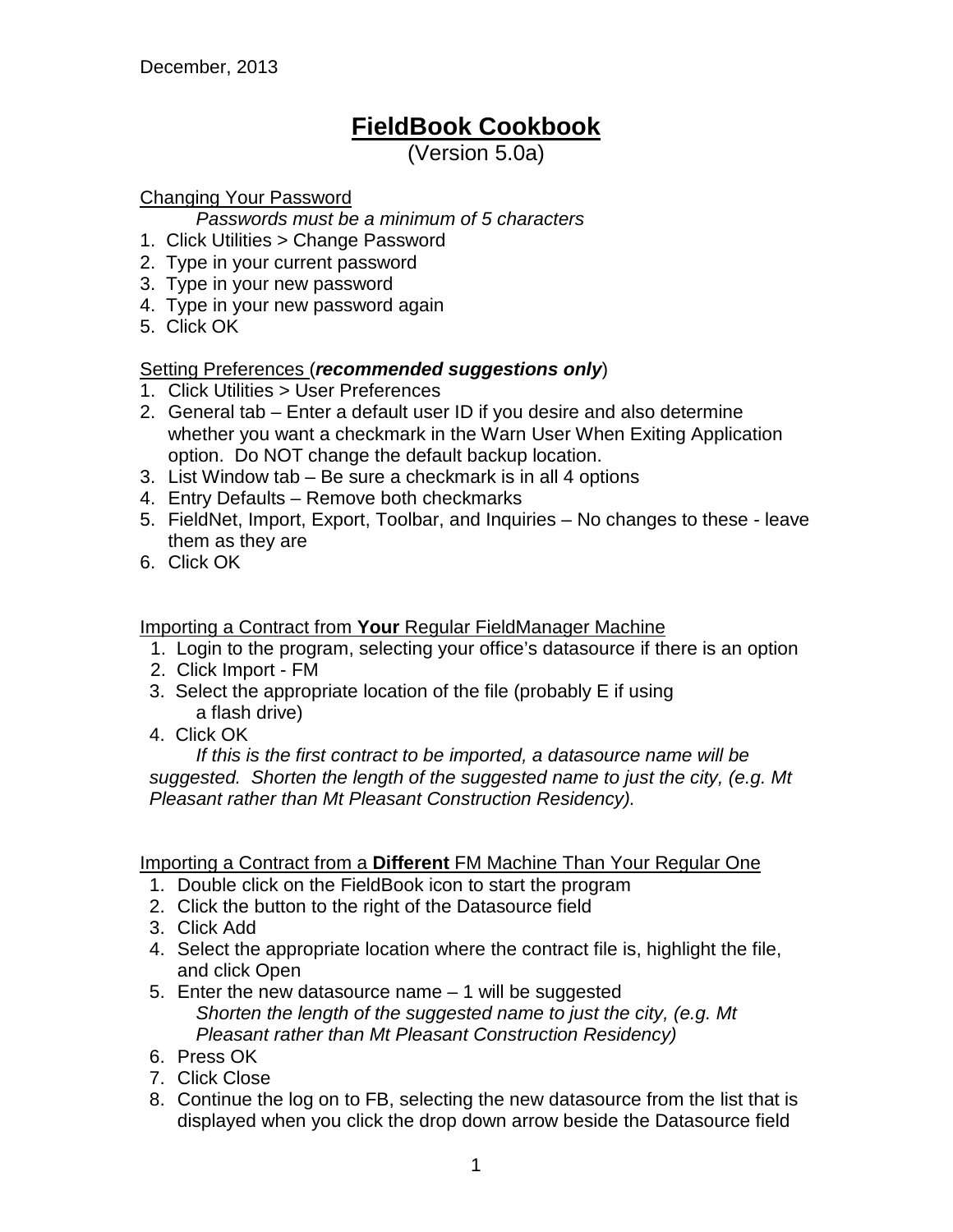# **TO LINK AN ADDITIONAL ITEM TO A CONTRACTOR**

- 1. Highlight the appropriate contract
- 2. Click the Contractors button
- 3. Highlight the appropriate contractor
- 4. Click the Change button
- 5. Click the Items folder tab
- 6. Click the Add button
- 7. Highlight the item(s) you wish to link to this contractor *If it isn't in the list, it's already linked to this contractor*
- 8. Click the Select button
- 9. Save/Close

# **IDR BUTTON**

#### Creating an IDR

- 1. Click the IDRs button
- 2. Click the Add button
- 3. Enter the appropriate information on each folder tab
- 4. Save to keep the information
- 5. Generate the IDR so it can be passed to FieldManager

# Changing an IDR

- 1. Click the IDRs button
- 2. Highlight the appropriate IDR
- 3. Click the Change button
- 4. Make additions to or changes as desired *Changes can be made only until the IDR is exported to FieldManager.*
- 5. Save or Save/Close
- 6. Generate

# Charging a Working Day

- 1. Click the IDRs button
- 2. Click the Add button if it's a new IDR
- 3. Click the Site Times folder tab
- 4. Highlight the appropriate site in the upper portion of the screen if there is more than 1 site displayed
- 5. Enter either 0, .5, or 1 in the Time Charge field
- 6. Click in the Yes or No Contractor(s) Working field
- 7. Enter Hours Available and Hours Worked if desired
- 8. Enter the Controlling Operation
- 9. If less than 1 day is charged, enter the Reasons for Delays
- 10. Enter Comments
- 11. Save or Save/Close
- 12. Generate the IDR so it can be passed to FieldManager *Entries in Steps 5, 6, 8, and 9 are ultimately displayed in the Weekly Report of Time Charges*.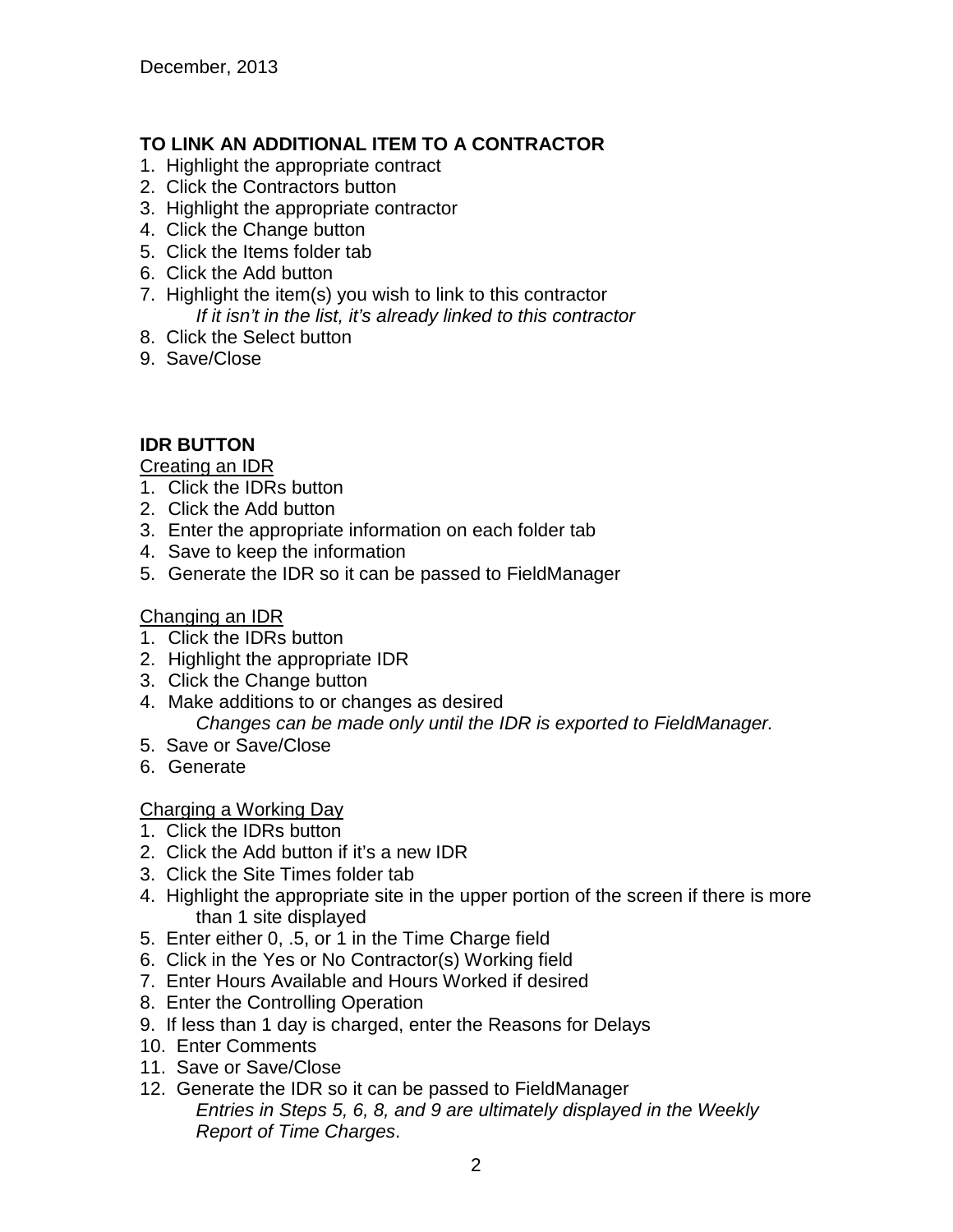#### **Item Posting for Mobilization**

1. Do NOT make item postings for mobilization – it will be paid automatically at the appropriate time when an estimate is processed

# Item Posting for Lump Sum Items

- 1. Tab past the field on the lump sum form that's titled Pay % *(Remember, every lump sum item has a quantity of 1)*
- 2. In the Quantity field, enter the amount to pay in decimal form

# Marking an Item for Attention

- 1. Click in the Attention field on the form when posting item progress so a checkmark appears
- 2. Enter comments in the Remarks field *Don't depend on this for someone in the office to see. Verbal communication is much safer.*

# To Create a Filter to Find a Specific Word in the IDR Comments field

- 1. Click the IDR button & remain at the IDR list
- 2. Click the Filter button
- 3. Select a choice in the Column field (e.g. Comments)
- 4. Select a choice in the Operator field (e.g. Contains)
- 5. Type the word you want to find in the Value field (This is not case sensitive) (e.g. Accident)
- 6. Click OK

Only the IDRs containing the word in the selected field you typed in Step 5 will be displayed. In our example, only IDRs containing the word accident in the Comments field will be displayed

7. To see all the IDRs again, select Show All in the Filter field (top, right of Screen

#### To Sort the Items list

- 1. Put the cursor in the header of the column you wish to sort
- 2. Double click to sort first in ascending order (repeat the double click if you wish to sort in descending order)

(The "Find" field is based on the sort – if the list is sorted by proposal number, the find field will be Find Prop Line, if the list is sorted by item description, the find field will be Find Item Description, etc.)

# To See Previous Item Postings While Entering IDR Information

- 1. Click the Inquiries button
- 2. Select Item History to Date
- 3. Select the item
- 4. To return to the item posting screen
	- a. Click Window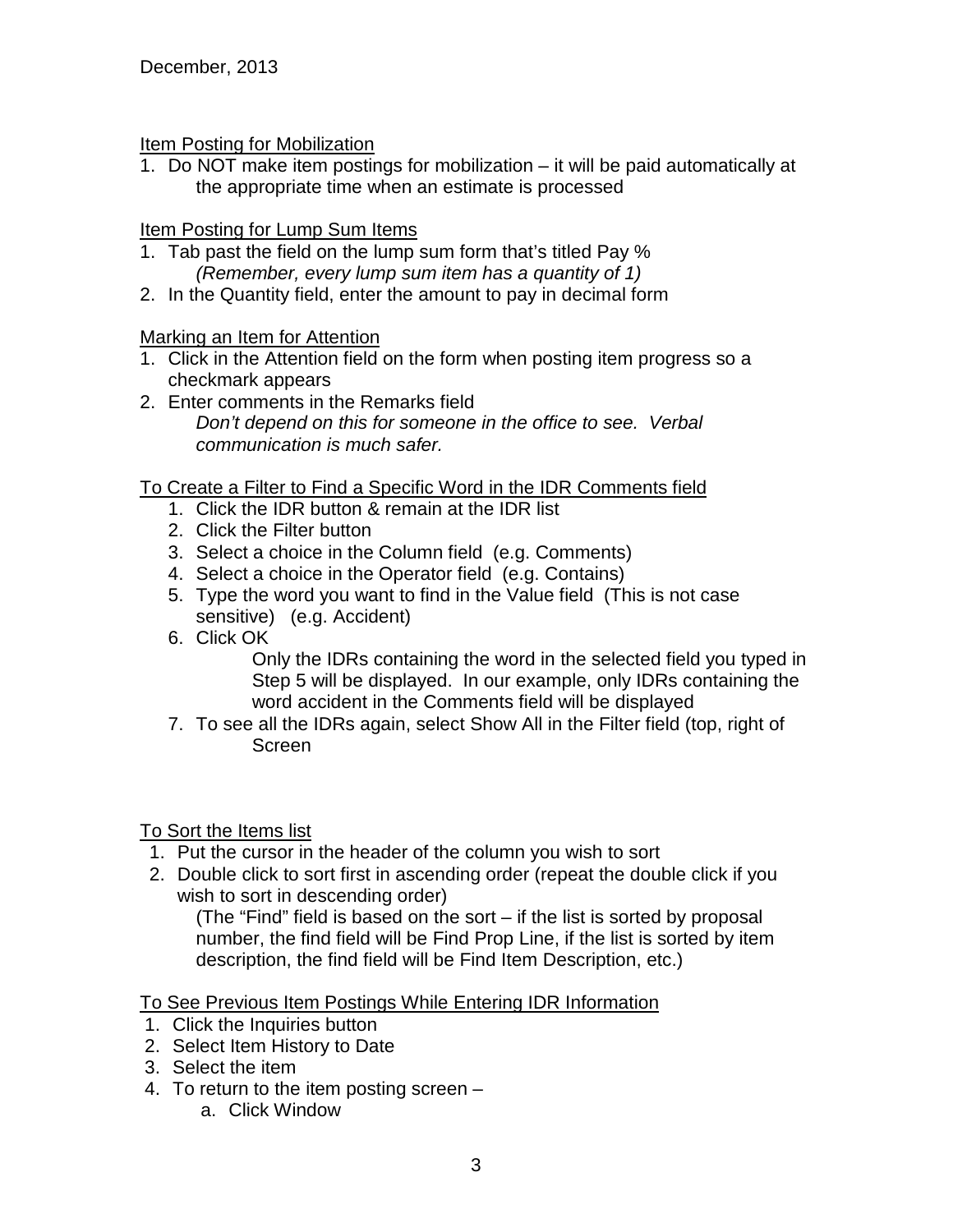b. Click Add IDR so the checkmark moves there (it's currently in front of the Item History to Date inquiry)

# Correcting an Item Posting

*If the IDR including the item has not been exported to FieldManager –*

- 1. Highlight the IDR where the original posting occurred
- 2. Click Change
- 3. Make the appropriate change on the Posting tab
- 4. Save/Close
- 5. Generate

*If the IDR including the item has been exported to FieldManager –*

- 1. Create a new IDR
- 2. Make an entry in either the Sta or Location field (a zero will work if you don't know the original entry information)
- 3. Tab to the quantity field
- 4. Enter the appropriate correcting amount in the Quantity field
- 5. Make a comment in the Remarks field to explain the correction
- 6. Save/Close
- 7. Generate

# Printing an IDR

- 1. Click the IDR button
- 2. Highlight the appropriate IDR(s) in the list
- 3. Click the Print button
- 4. Select the option to print the number of IDR's you highlighted **OR**
- 1. Click the IDR button
- 2. Highlight the appropriate IDR
- 3. Click the Review button
- 4. Click the View tab
- 5. Click the Print button
- 6. Repeat for any other IDR's *(the first print option shown is much easier and faster)*

# Exporting IDR's to FieldManager – (using a flash drive)

- 1. Click the Export FM button
- 2. Leave highlighted all the IDR's you want to export (IDR's not originally highlighted are not generated)
- 3. Click Select
- 4. Insert a flash drive if you haven't already
- 5. Click OK at the appropriate location (probably E for flash drive)
- 6. Give the flash drive to whomever will import it into the FieldManager machine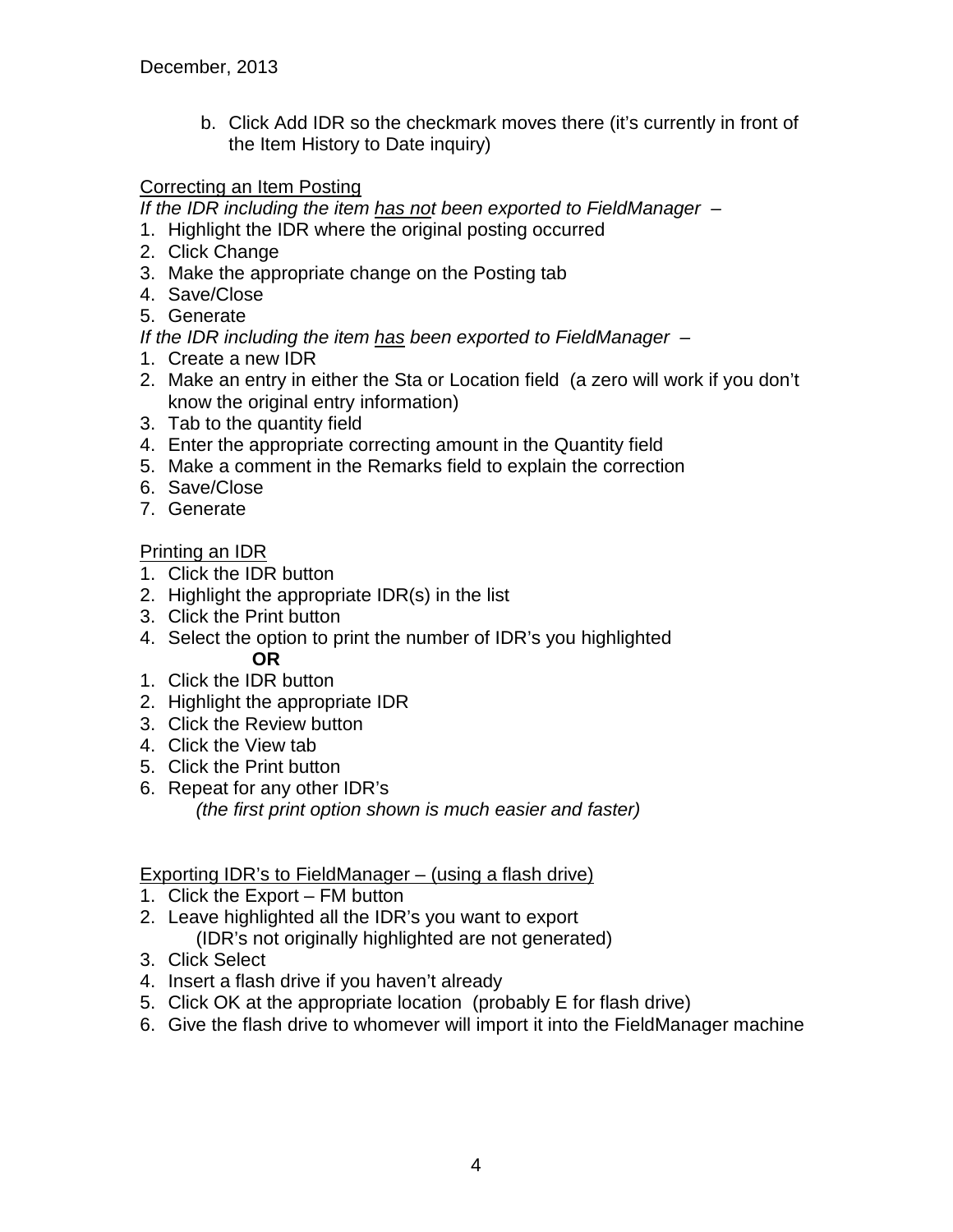# Exporting IDR's to FieldManager – (using the server)

- 1. Click the Export FM button
- 2. Leave highlighted all the IDR's you want to export (If an IDR is not highlighted, it is not generated)
- 3. Click Select
- 4. Click OK at the appropriate location (A folder that your office created for you to use for FB files)

 (The IDRs you just exported will now be in a file on the W drive in your folder, and ready to be imported into FieldManager)

# Re-exporting IDR's

- 1. Click the Export FM button
- 2. Put a checkmark in the Include Previously Exported IDR's in List field
- 3. Highlight all the IDRs you wish to re-send to FieldManager
- 4. Click Select
- 5. Click OK at the appropriate location

Importing the IDR turn-around-file from FieldManager – (using a flash drive)

- 1. Click the Import FM button
- 2. Insert a flash drive
- 3. Click OK at the appropriate location (probably E for flash drive)
- 4. Once the import is finished, your contract information will be as current as the FieldManager information was at the time your IDR's turn-around-file was created

Importing the turn-around-file from FieldManager – (using the server)

- 1. Click the Import FM button
- 2. Select your folder on the W drive that has been created by your office for your FB files
- 3. Click OK at the appropriate location
- 4. Once the import is finished, your contract information will be as current as the FieldManager information was at the time your IDR's turn-around-file was created

Backing Up the Database

- 1. Close the contracts list
- 2. Click File > Backup Database
- 3. Click the Backup button
- 4. Click OK to the completed successfully message
- 5. Click Yes to the question concerning copying the backup to another location
- 6. Select the folder on the W drive created specifically for you by your office for your FB files. Each inspector should have their own sub-folder.
- 7. When the copy is finished, click No to copying to yet another location
- 8. Close out of the FB program